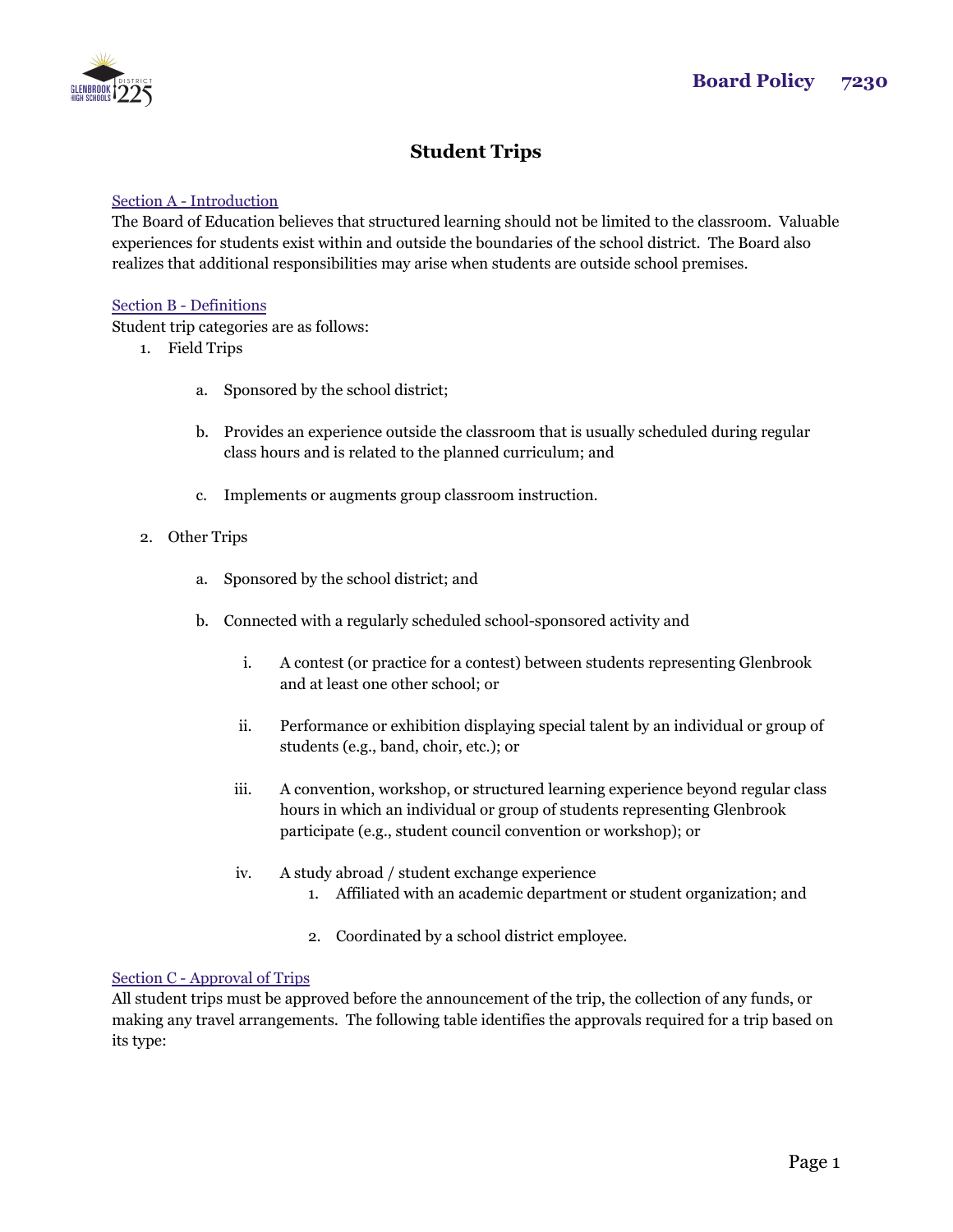

| <b>Trip Duration</b> | Principal | <b>Superintendent</b> | <b>Board</b> |
|----------------------|-----------|-----------------------|--------------|
| Day Trip             |           |                       |              |
| Overnight Trips      |           |                       |              |

The Superintendent has authority to approve certain overnight trips in extenuating circumstances (e.g., IHSA qualifying state series), subject to Board ratification.

Each trip recommendation shall include a detailed itinerary and an overview of the educational benefit supporting the school district's sponsorship of the trip. Additional information may be required before approval by the principal, superintendent, or Board of Education.

Section D - Funding for Student Trips

The following table identifies the financial responsibility for expenses associated with a trip. The percentages in the tables represent the permissible use of the district budgeted funds. Student activity funds or fees charged to participants can be used to offset any costs not paid by district budgeted funds.

## **Instructional Field Trips**

| <b>Description</b> | <b>Student Meals</b> | <b>Transportation</b> | Lodging | <b>Registration</b> |
|--------------------|----------------------|-----------------------|---------|---------------------|
| Day Trip           | 0%                   | 100%*                 |         | $0\%$ <sup>3</sup>  |

General Considerations

1. Meals and admission will be provided to students approved for the student financial assistance program and other students deemed appropriate by the principal or designee.

2. Transportation expenses are limited to district-owned vehicles or school bus transportation. However, student activity funds or fees charged to participants can be used for alternative transportation options (e.g., air travel, coach bus).

# **Other Trips**

| <b>Description</b>                                                                                                                                               | <b>Student Meals</b> | <b>Transportation</b> | Lodging | <b>Registration</b> |
|------------------------------------------------------------------------------------------------------------------------------------------------------------------|----------------------|-----------------------|---------|---------------------|
| Day Trip                                                                                                                                                         | 0%                   | 100%                  |         | $0\%$ <sup>2</sup>  |
| Illinois State Contests for which<br><b>Students Have Qualified Through</b><br>Competition or Audition or are<br>Required for Eligibility for a State<br>Contest | 0%                   | 100%                  | 100%    | 100%                |
| National Contests for which<br><b>Students Have Qualified Through</b><br>Competition or Audition or are<br>Required for Eligibility for a<br>National Contest    | 0%                   | 75%                   | 75%     | 100%                |
| All Other Overnight Trips Less Than<br>400 Miles from the School District<br>(e.g., fine arts tour, sports)<br>tournament that are not IHSA<br>sponsored)        | 0%                   | 100%                  | 0%      | 0%                  |

<sup>3.</sup> There may be situations when district budgeted funds will cover part of or the full cost of registration. In these situations approval for this coverage must be obtained from the superintendent or designee.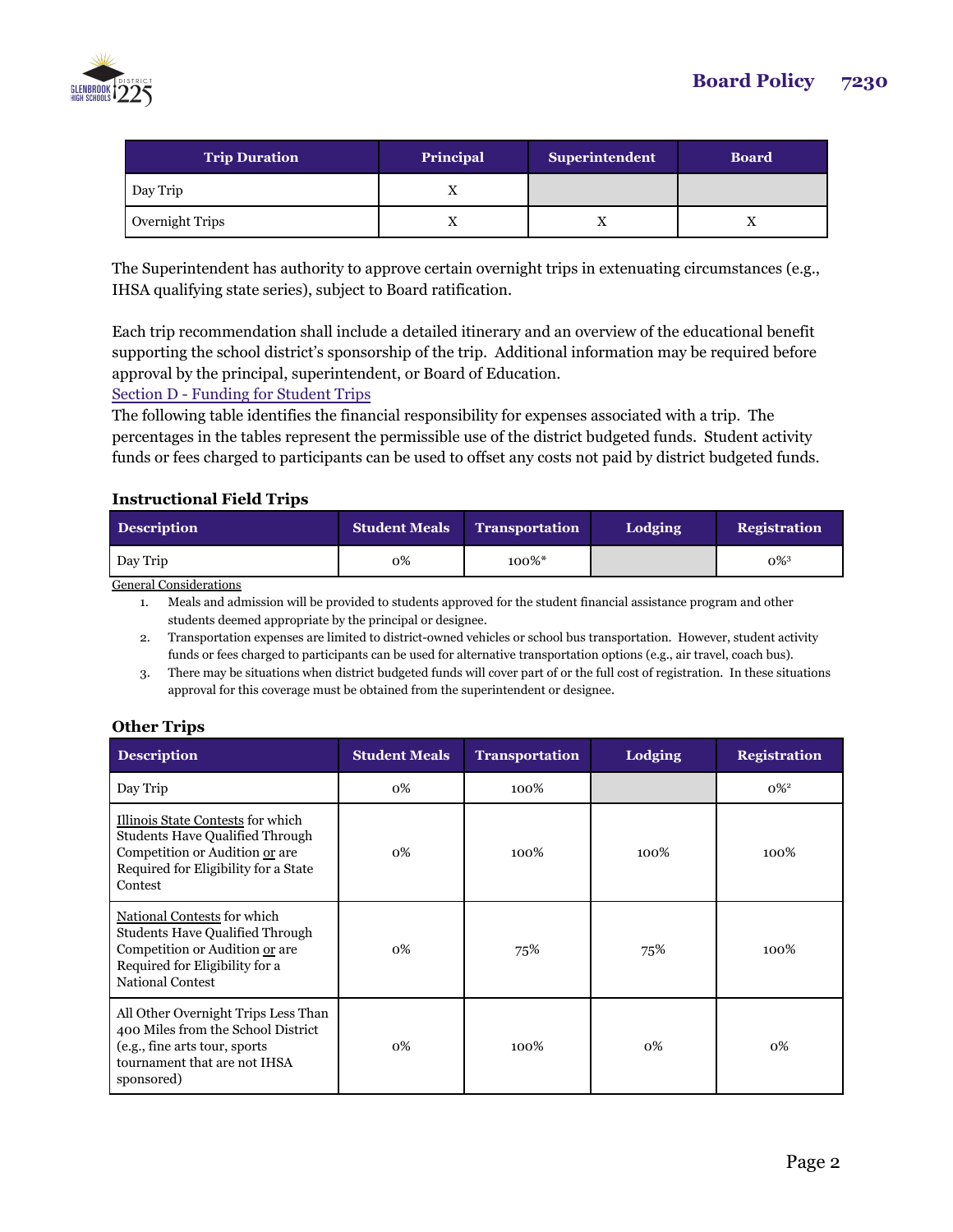

| All Other Overnight Trips Over 400<br>Miles from the School District (e.g.,<br>fine arts tour, sports tournament<br>that are not IHSA sponsored) | о% | $0\%$ | 0% | $0\%$ |
|--------------------------------------------------------------------------------------------------------------------------------------------------|----|-------|----|-------|
| Study Abroad / Student Exchange<br>Experiences                                                                                                   | 0% | $0\%$ | 0% | 0%    |

General Considerations

- 1. Student activity funds or fees charged to participants can offset any costs not paid by district budgeted funds.
- 2. There may be situations when district budgeted funds will cover part of or the full cost of registration. In these situations approval for this coverage must be obtained from the superintendent or designee.

The following conditions also apply to the overall expenses associated with student trips:

- 1. All student fees for a trip must be deposited in the bookstore by the student. Glenbrook employees are not permitted to collect funds directly from students;
- 2. Any participation fees must be paid in full prior to the trip;
- 3. District budgeted funds, student activity funds, or funding provided through participation fees will fully fund the travel expenses (meals, transportation, lodging, and registration) of:
	- a. Glenbrook employees chaperoning students, except for study abroad experiences/student exchanges; and
	- b. Glenbrook employees providing specialized services (e.g., school nurse, one-on-one instructional assistant), as approved by the principal.
- 4. Should the school district prepay expenses for a student, and the student cannot attend the trip, the student may be assessed a financial obligation in the amount of the non-refundable or transferable expenses.

#### Section E - General Parameters

All student trips are subject to the following general parameters:

- 1. All student trips must be fully approved before the announcement of the trip, the collection of any funds, or making any travel arrangements.. There is no guarantee of trips to be scheduled on a cycle.
- 2. All trips with expenses above \$850 per student must include the cost of travel insurance coverage or other travel arrangements (e.g., refundable airline tickets) that provides at least a 75% refund in the event of cancellation unless otherwise approved by the Superintendent or designee.
- 3. The school district's approved permission slip must be collected from each student or chaperone before the trip.
- 4. No student shall be penalized for non-participation or participation in a trip.
- 5. Transportation on all student trips must be by district-owned or commercial vehicles. In an emergency, the use of employee-owned vehicles must be approved by the assistant principal for